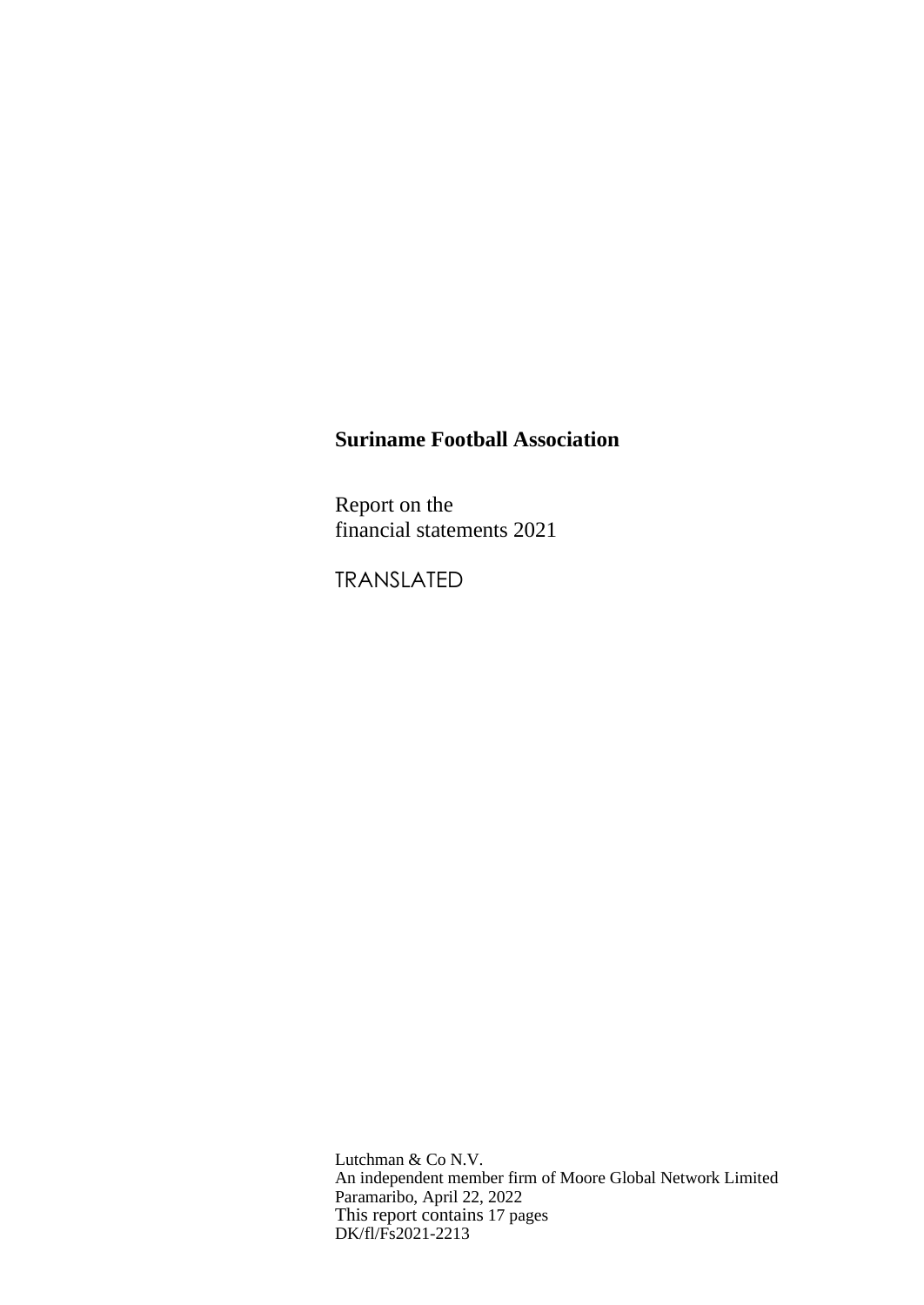Table of contents \*

# **Financial statements 2021**

| Balance sheet 2021<br>Statement of income and expenses 2021 | $\mathcal{D}_{\mathcal{L}}$<br>$\mathcal{R}$ |
|-------------------------------------------------------------|----------------------------------------------|
| Notes to the financial statements 2021                      | $4 - 13$                                     |
| <b>Other information</b>                                    | 14                                           |
| Independent auditor's report                                | 15-17                                        |

<sup>\*</sup> This English version of the financial statements is a translation of the Dutch "Rapport inzake de jaarrekening 2021" which are the legal statutory financial statements, that were approved and adopted on April 22, 2022 by the General Members Meeting of the Suriname Football Association. Where there are disputes or controversies between the translated version and the Dutch version, the legal statutory Dutch financial statements adopted by the General Members Meeting of the Suriname Football Association shall prevail.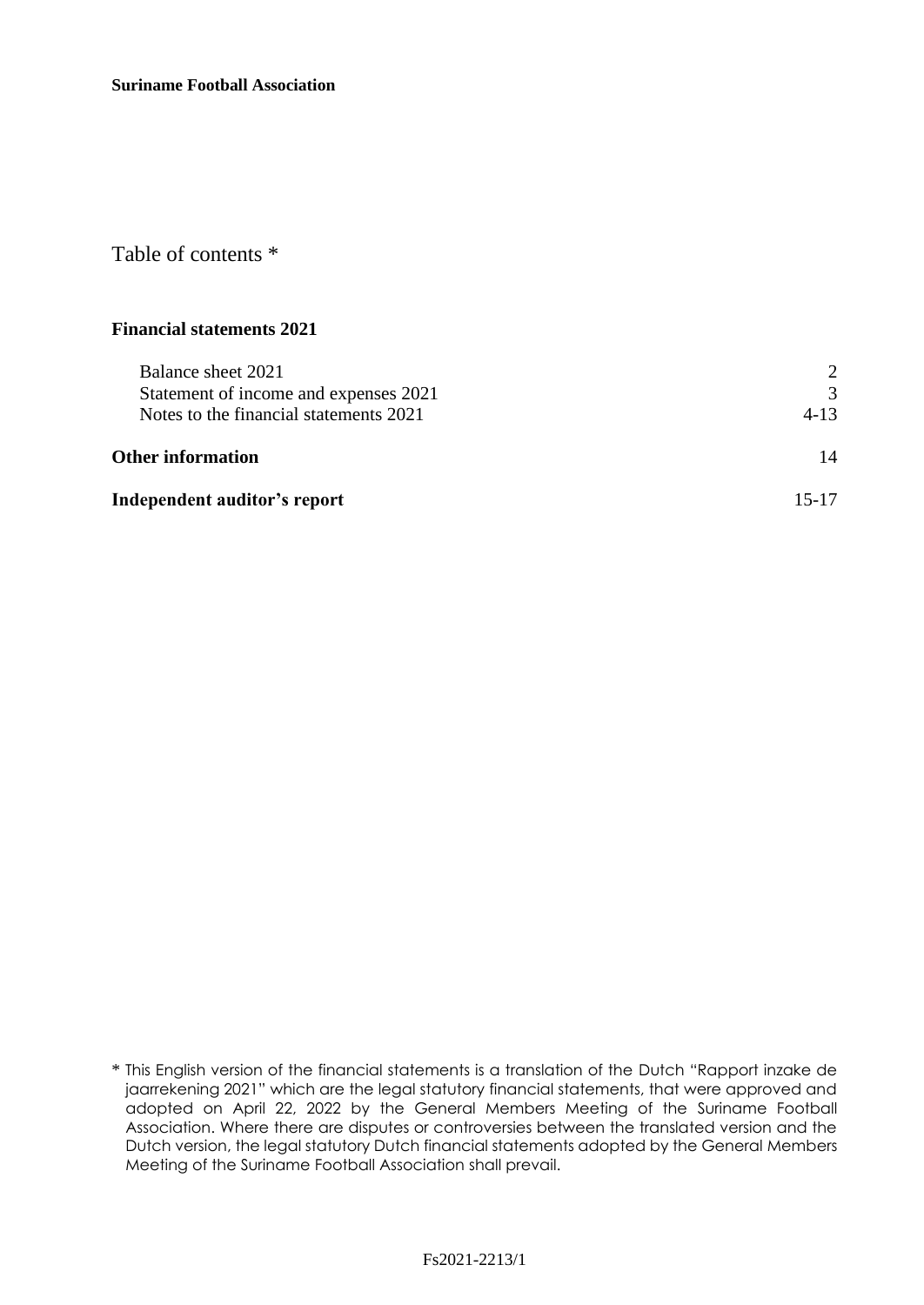# **Financial Statements 2021**

- Balance
- Statement of income and expenses
- Notes to the financial statements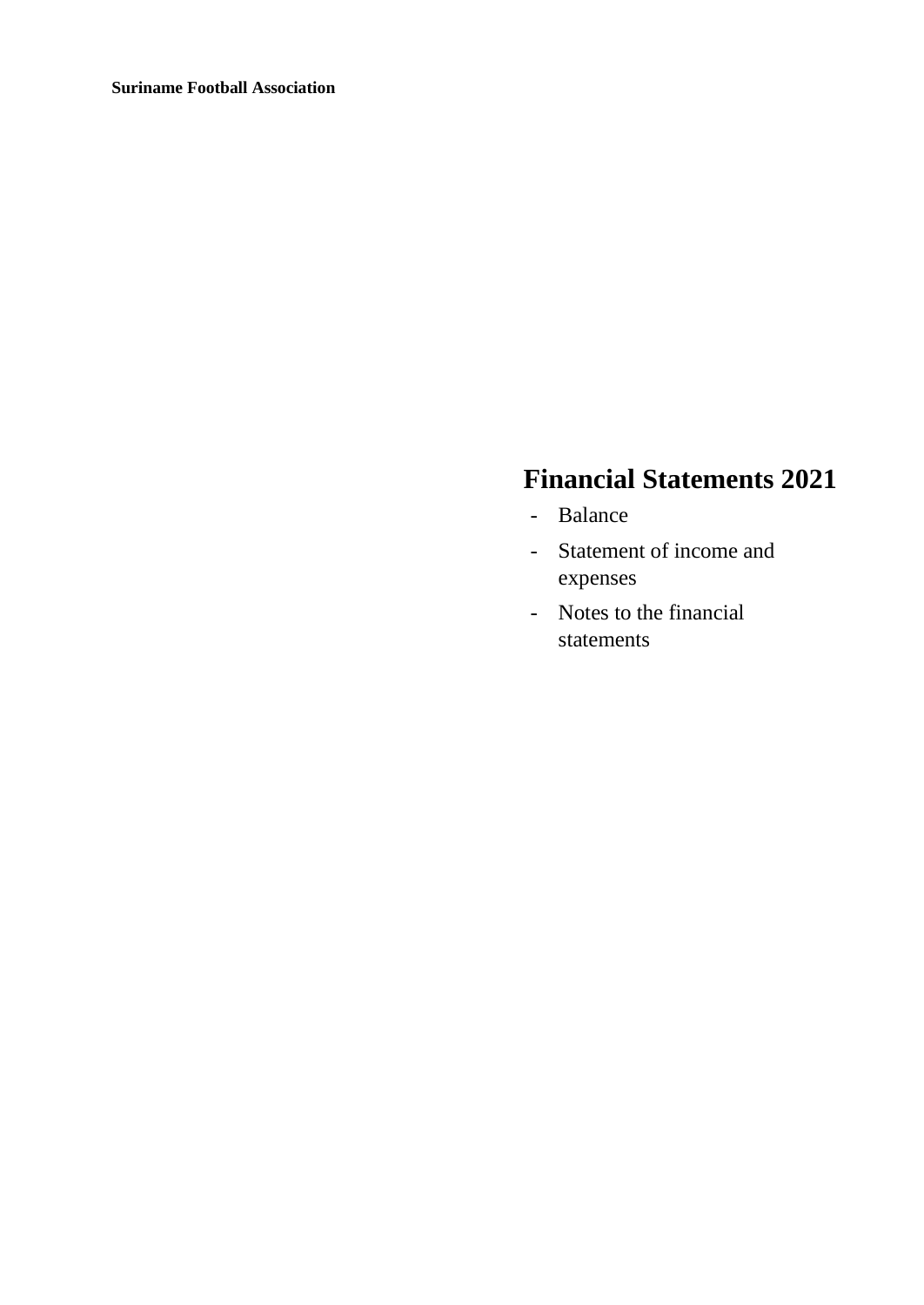# BALANCE AT DECEMBER 31, 2021

| <b>ASSETS</b>                    | Note   |             | 2021        |              | 2020        |
|----------------------------------|--------|-------------|-------------|--------------|-------------|
|                                  |        | <b>SRD</b>  | <b>SRD</b>  | <b>SRD</b>   | <b>SRD</b>  |
| <b>Tangible fixed assets</b>     | 5      |             |             |              |             |
| Land                             |        | 85,817,135  |             | 85,817,135   |             |
| <b>Buildings</b>                 |        | 53,940,855  |             | 55,176,603   |             |
| Other fixed assets               |        | 769,214     |             | 841,488      |             |
| Vehicles                         |        | 326,957     |             | 460,349      |             |
|                                  |        |             | 140,854,161 |              | 142,295,575 |
| <b>Inventory</b>                 | 6      |             | 51,247      |              | 59,634      |
| <b>Current assets</b>            | $\tau$ |             | 1,552,844   |              | 1,798,249   |
| <b>Cash and cash equivalents</b> | 8      |             | 56,112,334  |              | 29,431,465  |
|                                  |        |             | 198,570,586 |              | 173,584,923 |
| <b>EQUITY AND LIABILITIES</b>    |        |             |             |              |             |
| <b>Equity</b>                    | 9      |             |             |              |             |
| General reserve                  |        | 45,580,920  |             | 33, 197, 174 |             |
| <b>Revaluation reserve</b>       |        | 113,706,659 |             | 114,731,605  |             |
| Unappropriated result            |        | 14,465,601  |             | 11,358,800   |             |
|                                  |        |             | 173,753,180 |              | 159,287,579 |
| <b>Earmarked Fund</b>            | 10     |             | 24,249,645  |              | 13,990,625  |
| <b>Current liabilities</b>       | 11     |             |             |              |             |
| <b>Bank</b> overdraft            |        |             |             | 169,107      |             |
| Amounts received in advance      |        | 1,500       |             | 1,500        |             |
| Other current liabilities        |        | 566,261     |             | 136,112      |             |
|                                  |        |             | 567,761     |              | 306,719     |
|                                  |        |             | 198,570,586 |              | 173,584,923 |

*The Board:* John Krishnadath – Chairman Dayasankar Mathoera – Vice-Chairman Faizal Abdoelgafoer – Secretary Bidjaikoemar Mankoe – Treasurer Roy Samuels – Member Waldo Gobardhan – Member Guilliano Snip – Member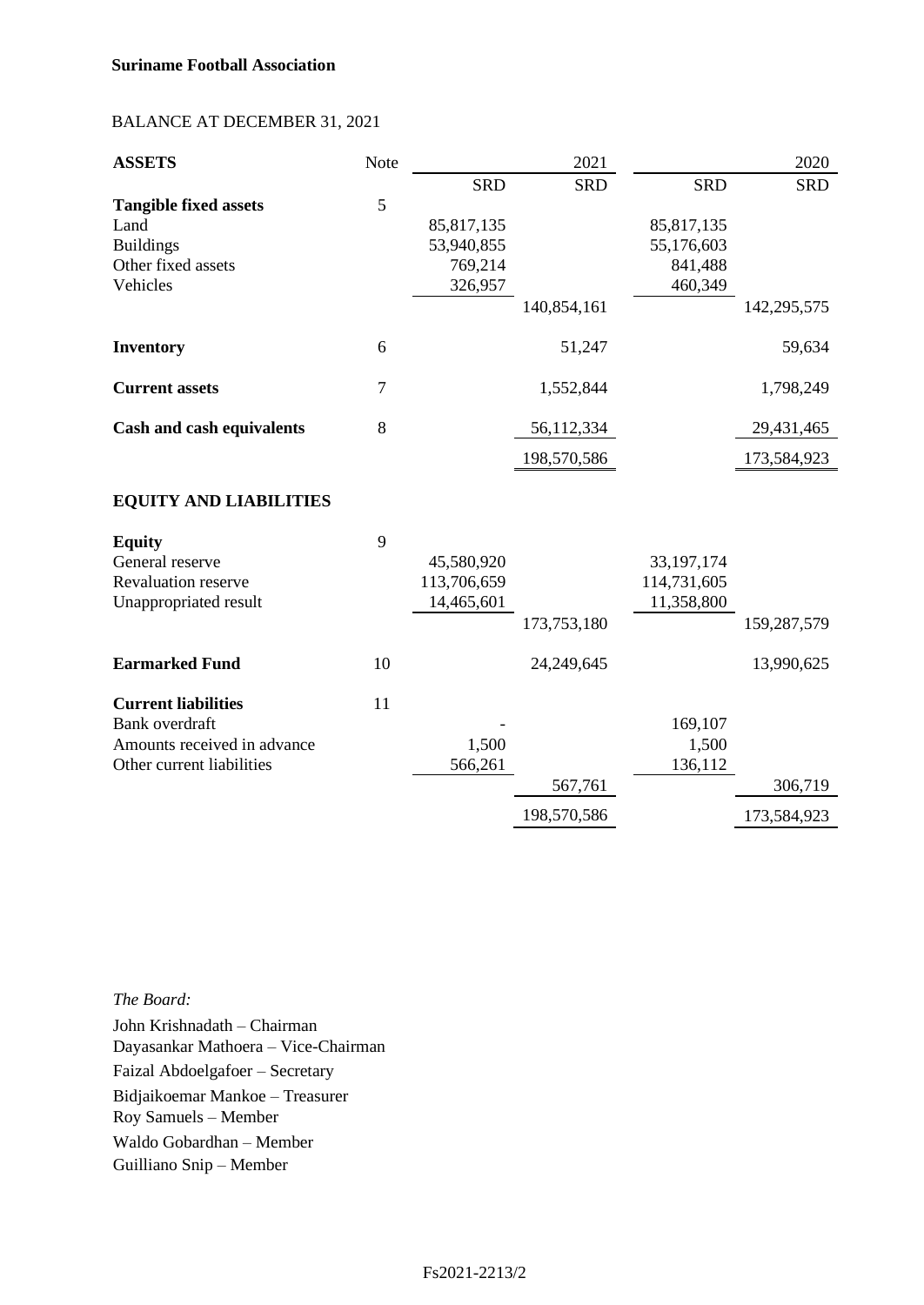# STATEMENT OF INCOME AND EXPENSES 2021

| <b>INCOME</b>                         | Note | Operating<br>$202\bar{1}$ | Operating<br>2020 |
|---------------------------------------|------|---------------------------|-------------------|
| Income from own activities            | 12   | <b>SRD</b>                | <b>SRD</b>        |
| Contributions from members            |      | 97,975                    | 67,163            |
| Competitions                          |      | 77,771                    | 19,800            |
| Rental stadiums to third parties      |      | 338,748                   | 172,739           |
| Income from related activities        |      | 1,634,704                 | 70,249            |
| Donations and sponsoring              |      | 1,858,560                 | 220,000           |
| Administrative charges                |      |                           | 10,230            |
| International competitions            |      |                           |                   |
| Total income from own activities      |      | 4,007,758                 | 560,181           |
| Other income                          | 13   |                           |                   |
| <b>FIFA</b>                           |      | 29,380,207                | 16,610,000        |
| Concacaf/CFU                          |      | 11,957,716                | 1,336,275         |
| Total other income                    |      | 41,337,923                | 17,946,275        |
| <b>Total income</b>                   |      | 45,345,681                | 18,506,456        |
| <b>EXPENSES</b>                       |      |                           |                   |
| <b>Expenses from activities</b>       | 14   |                           |                   |
| Competitions                          |      | 133,329                   | 770,915           |
| Interlands                            |      | 638,607                   |                   |
| National teams                        |      | 24,855,409                | 1,835,439         |
| Strengthening institutional framework |      | 393,643                   | 95,945            |
| Total expenses from activities        |      | 26,020,988                | 2,702,299         |
| <b>Operating expenses</b>             | 15   |                           |                   |
| Personnel                             |      | 1,593,439                 | 1,002,958         |
| Housing                               |      | 1,818,974                 | 1,912,333         |
| General                               |      | 8,149,953                 | 3,245,355         |
| Depreciation                          |      | 2,249,382                 | 2,337,181         |
| Financial (income) and expenses       |      | $-19,777,656$             | $-18,043,095$     |
| Total operating expenses              |      | $-5,965,908$              | $-9,545,268$      |
| <b>Total expenses</b>                 |      | 20,055,080                | $-6,842,969$      |
| <b>Total net result</b>               |      | 25,290,601                | 25,349,425        |
| <b>Earmarked Fund</b>                 |      | 10,825,000                | 13,990,625        |
| Net result                            |      | 14,465,601                | 11,358,800        |

*The Board:* John Krishnadath – Chairman Dayasankar Mathoera – Vice-Chairman Faizal Abdoelgafoer – Secretary Bidjaikoemar Mankoe – Treasurer Roy Samuels – Member Waldo Gobardhan – Member Guilliano Snip – Member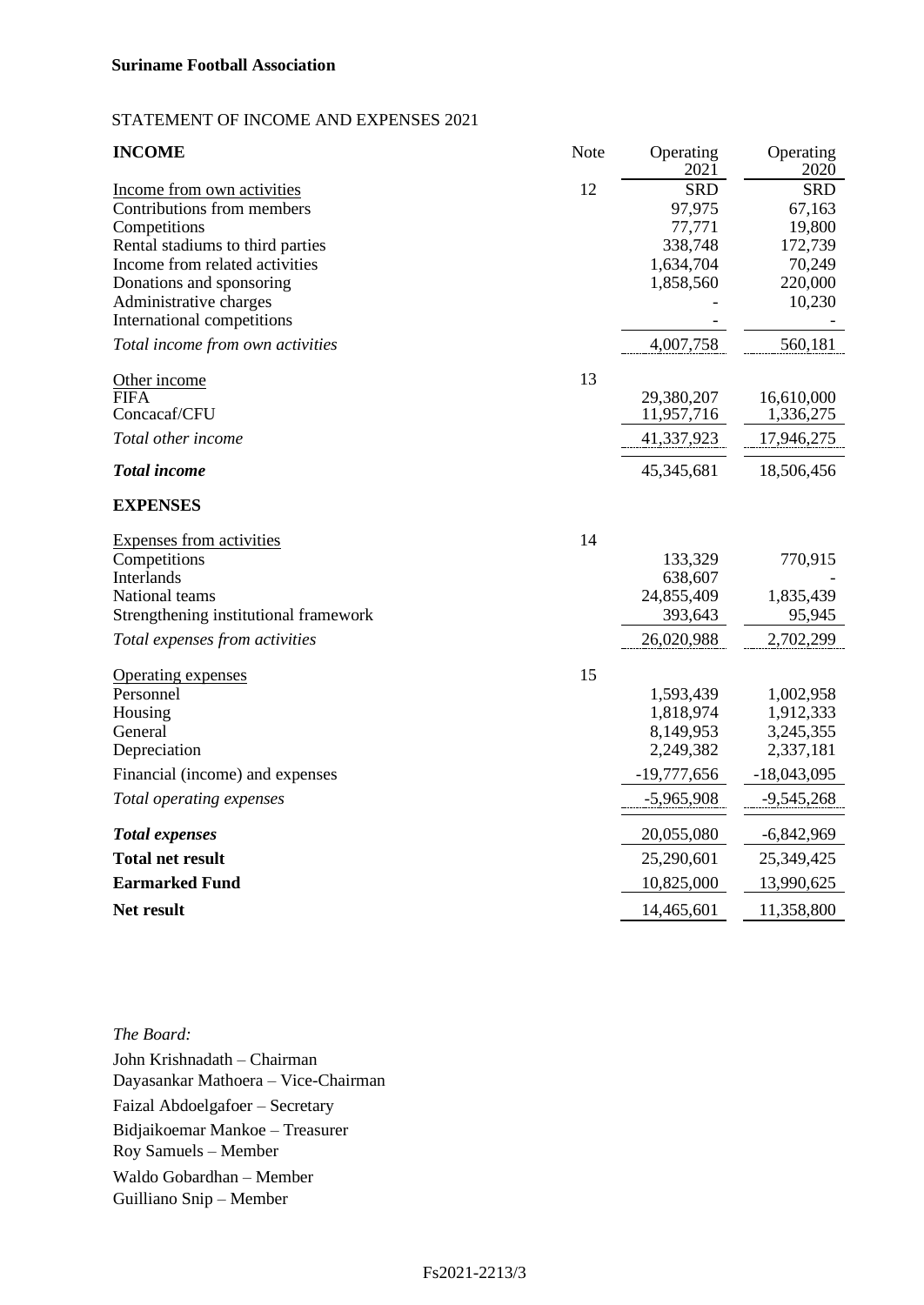# NOTES TO THE FINANCIAL STATEMENTS 2021

# **1. General**

# *Activities*

The activities of Suriname Football Association ("SVB") mainly concern serving the interest of its members. The association was founded on October 1, 1920 and is located in Paramaribo. The objective of the association is to practicing football in Suriname in the broadest sense of the word in all its facets, thereby promoting solidarity, playing style and sportsmanship, to ensure coordination and facilitation. The association aims to achieve this goal legitimately through:

- a. Organizing and promoting football matches.
- b. Assisting in the broadest sense to those who practice soccer sport.
- c. Work closely with national and international organizations to achieve the goals of SVB.
- d. Pursue activities that benefits football.
- e. Settlement of disputes about football matters, either on its own initiative or at the request of the parties concerned.
- f. Generating or do generate funds for the activities of the SVB.
- g. All legal and lawful means at its disposal which can be conducive to the SVB's objective.

# *Board of SVB*

As per December 31, 2021 the composition of the Board is as follows:

| John Krishnadath    | : Chairman      |
|---------------------|-----------------|
| Dayasankar Mathoera | : Vice-Charmain |
| Faizal Abdoelgafoer | : Secretary     |
| Bidjaikoemar Mankoe | : Treasurer     |
| <b>Roy Samuels</b>  | : Member        |
| Waldo Gobardhan     | : Member        |
| Guilliano Snip      | : Member        |

#### *Related parties*

All legal entities that can be controlled, jointly controlled or significantly influenced are considered to be a related party. Also, entities which can control the association are considered to be a related party. In addition, statutory directors, other key management of SVB and close relatives are regarded as related parties. Transactions with related parties are disclosed in the notes insofar as they are not transacted under normal market conditions. The nature, extent and other information is disclosed if this is necessary in order to provide the required insight.

# **2. Going concern**

During the financial year 2021 SVB continued facing the challenges related to the Coronavirus pandemic. The government of Suriname and FIFA introduced various measures to limit and reduce further spreading of the Coronavirus. It is unclear what the effect will be on the SVB operations and whether this could lead to continuity problems in the long term. FIFA has announced applications for aid and provided financial support in 2020 and 2021. Given the particular situation with regard to the Coronavirus in combination with the support provided by FIFA, we do not expect a continuity issue on this ground for the SVB. Therefore, we believe that the valuation principles can be maintained on a going concern basis. The principles of valuation and determination of the result used in these financial statements are therefore based on our assessment that SVB will be able to continue as a going concern.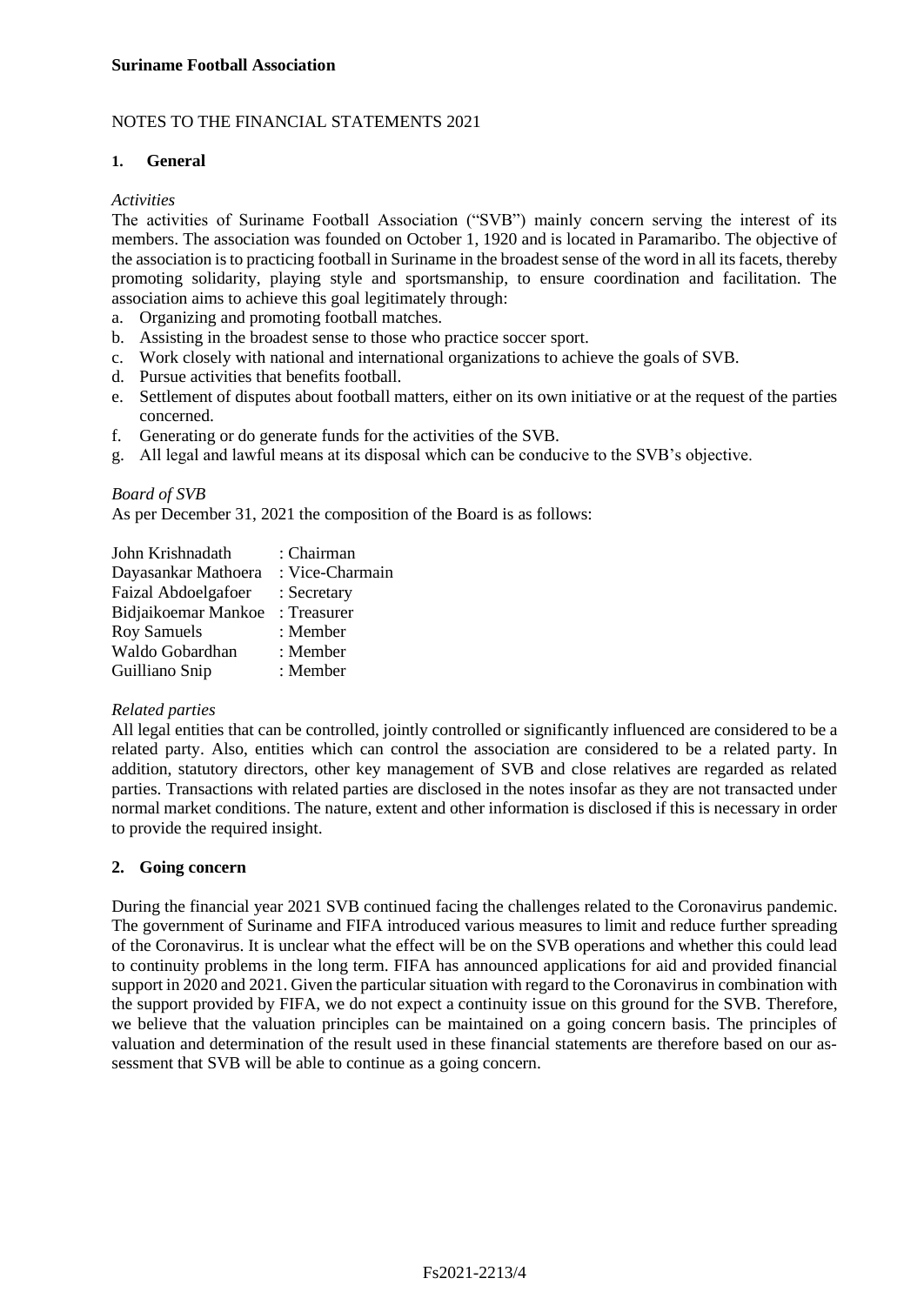# **3. Accounting policies applied to the valuation of assets and liabilities**

## *General*

The financial statements have been prepared in accordance with generally accepted accounting principles on the going concern basis of accounting.

Assets and liabilities are generally valued at historical cost, production cost or at fair value. If no specific valuation principle has been stated, valuation is at historical cost. In the balance sheet and the statement of income and expenses, references are made to the notes.

#### *Comparison with previous year*

The principles of valuation and method of determining the result are the same as those used in previous year.

# *Foreign currency*

# Reporting and functional currency

The financial statements are presented in Suriname dollars (SRD), which is the functional and reporting currency of SVB.

The exchange rates used at December 31, 2021 are as follows:

|            | 2021  | 2020  |
|------------|-------|-------|
| <b>EUR</b> | 24,00 | 17,55 |
| USD.       | 21,65 | 14,29 |

# Transactions, receivables and liabilities

Transactions in foreign currencies are stated in the financial statements at the exchange rate on the date of the transaction.

Monetary assets and liabilities in foreign currencies are converted to the closing rate of the functional currency on the balance sheet date. The translation differences resulting from settlement and conversion are credited or charged to the statement of income and expenses.

Non-monetary assets are valued at historical cost in a foreign currency (or the approximate price) are converted at the exchange rate on the transaction date.

Non-monetary assets valued at fair value in a foreign currency are converted at the exchange rate on the date on which the fair value was determined.

#### *Use of judgment and estimates*

In preparing these financial statements management has made judgments, estimates and assumptions that affect the application of accounting policies and the reported amounts of assets, liabilities, income and expenses. Actual results may differ from these estimates. Estimates and underlying assumptions are reviewed on an ongoing basis. Revisions to estimates are recognized in the period in which the estimate is revised and in any future periods if affected.

#### *Tangible fixed assets*

Land, buildings and renovations are valued at fair value which is based on the valuation of a licensed surveyor "General Project Consultants" tax reports d.d. February 12, 2018, taking into account technical and economic developments. Changes in the value are recognized in the revaluation reserve. Other tangible fixed assets are valued at historical cost less accumulated depreciation. Land and work in progress are not depreciated.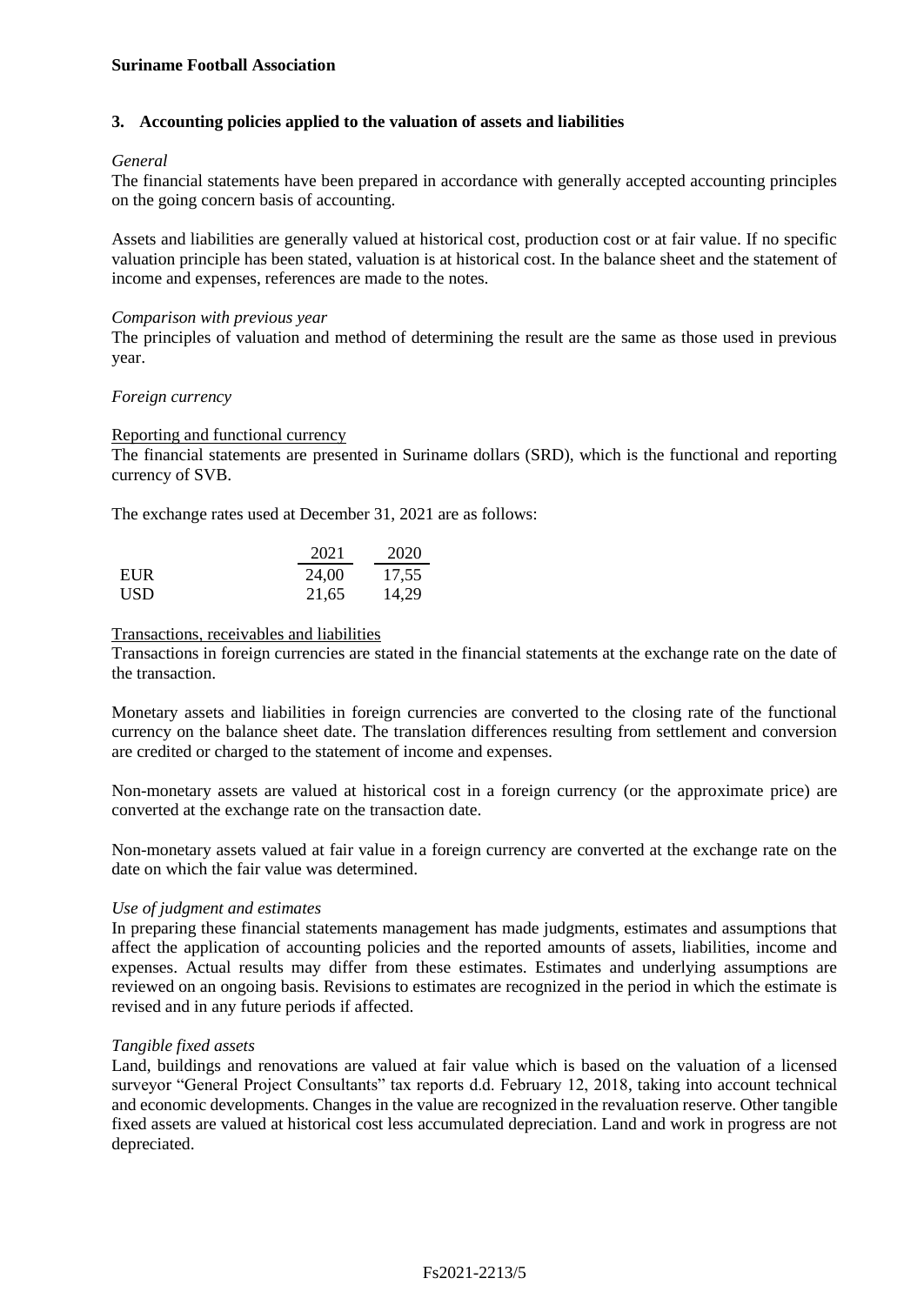#### *Inventory*

The warehouse inventory refers to sportswear and is valued at acquisition price taking into account a provision for obsolescence.

#### *Receivables*

Receivables are stated at nominal value less a provision for doubtful receivables, based on a review of all balances at the end of the year.

#### *Cash and cash equivalents*

Cash at banks and on hand represent cash on hand, bank balances and deposits with terms of less than twelve months. Overdrafts at banks are recognized as part of debts to lending institutions under current liabilities. Cash at banks and on hand is carried at nominal value.

#### *Equity*

The equity of SVB is subdivided in reserves and unappropriated result which is available to the General Members Meeting of SVB.

#### **4. Principles for the determination of the result**

#### *General*

Net result is the difference between total income and total expenses. Income is recognized in the statement of income and expenses in the year in which they are realized; expenses are accounted for in the period in which they are foreseen.

For income received in the form of goods or services, the real value is used insofar as it can be determined. Income of this kind is recorded in the statement of income and expenses.

#### *Income from own activities*

Income from own activities are recognized as income in the statement of income and expenses in the year in which the subsidized costs are incurred, or income is lost, or a subsidized operating deficit has occurred. The income is recognized when it is likely that it will be received and SVB can show the conditions for receipt.

#### *Donations and sponsorship*

Donations in kind are valued at fair value. Donations received in the form of services are recognized in the statement of income and expenses, only if they can be valued in financial terms. Funds of sponsors are recognized in the statement of income and expenses in the year to which they relate.

#### *Expenses*

The expenses are determined on a historical basis and allocated to the period to which they relate.

#### *Employee benefits*

# Periodically payable benefits

Wages, salaries and social charges are stated on the basis of the conditions of employment in the profit and loss account to the extent that they are payable to the employees.

#### Depreciation

Tangible fixed assets are depreciated from the time when they are first put to use over the expected future useful life of the asset.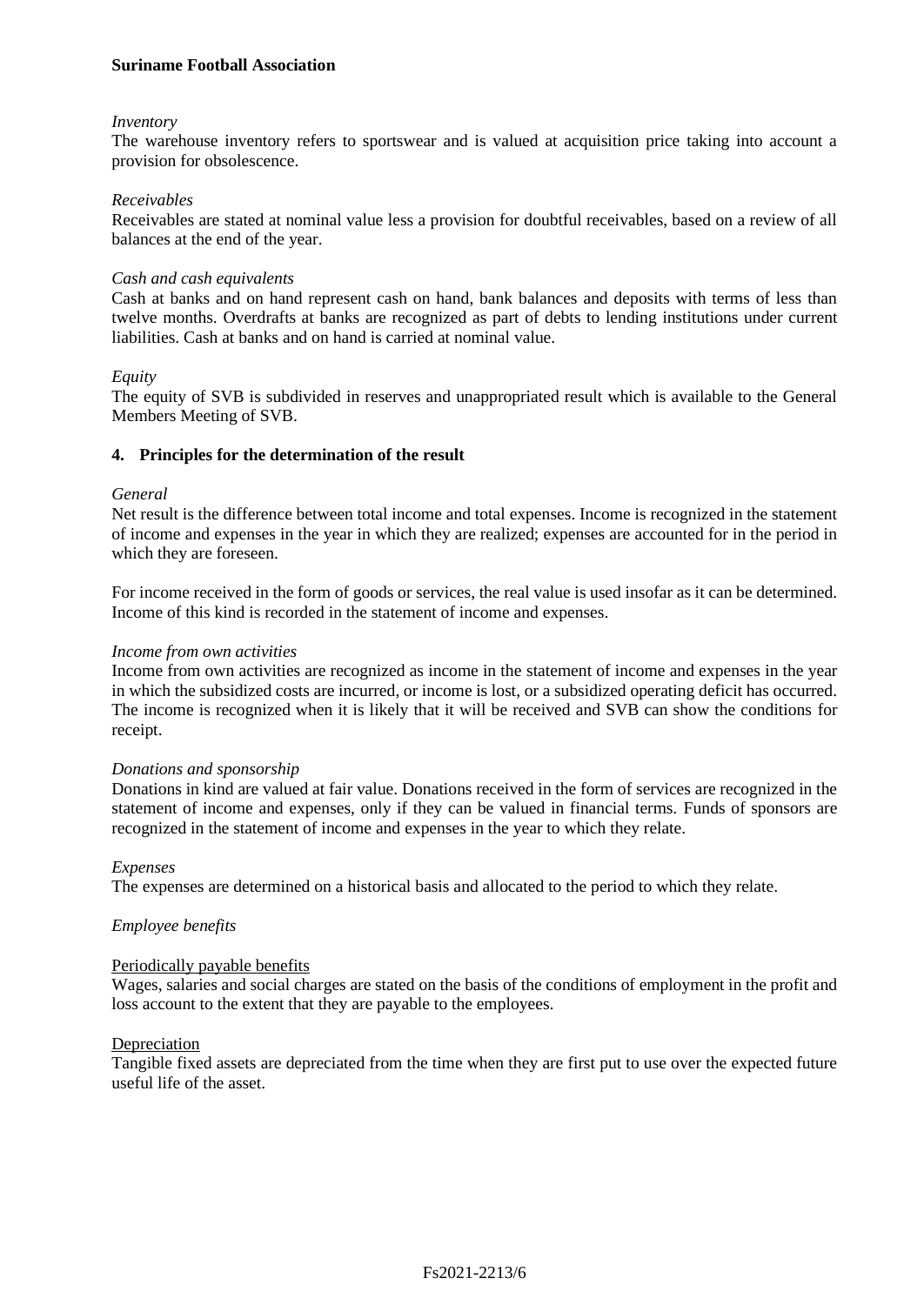# **5. Tangible fixed assets**

The movements in tangible fixed assets are as follows:

|                                              | Land             | <b>Buildings</b>           | <b>Inventory</b>          | <b>Vehicles</b>       | <b>Total</b>                 |
|----------------------------------------------|------------------|----------------------------|---------------------------|-----------------------|------------------------------|
| <b>January 1, 2021</b>                       | <b>SRD</b>       | <b>SRD</b>                 | <b>SRD</b>                |                       | <b>SRD</b>                   |
| Acquisition cost<br>Accumulated depreciation | 85,817,135       | 62,989,441<br>$-7,812,838$ | 3,251,208<br>$-2,409,720$ | 784,661<br>$-324,312$ | 152,842,445<br>$-10,546,870$ |
| Book value                                   | 85,817,135       | 55,176,603                 | 841,488                   | 460,349               | 142,295,575                  |
| <b>Movements 2021</b>                        |                  |                            |                           |                       |                              |
| Investments                                  |                  | 455,961                    | 352,007                   |                       | 807,968                      |
| Revaluation                                  |                  |                            |                           |                       |                              |
| Depreciation                                 |                  | $-1,691,709$               | $-424,281$                | $-133,392$            | $-2.249,382$                 |
|                                              |                  | $-1,235,748$               | $-72,274$                 | $-133,392$            | $-1,441,414$                 |
| December 31, 2021                            |                  |                            |                           |                       |                              |
| Acquisition cost                             | 85,817,135       | 63,445,402                 | 3,603,215                 | 784,661               | 153,650,413                  |
| Accumulated depreciation                     |                  | $-9,504,547$               | $-2,834,001$              | $-457,704$            | $-12,796,252$                |
| Book value                                   | 85, 817, 135     | 53,940,855                 | 769,214                   | 326,957               | 140,854,161                  |
| Unrealized revaluation                       | 85,817,135       | 23,672,596                 |                           |                       | 109,489,731                  |
| Depreciation rates                           | $\boldsymbol{0}$ | 3,33                       | 20-33,3                   | 15                    |                              |
|                                              |                  |                            |                           | December 31,          | December 31,                 |
| <b>6. Inventory</b>                          |                  |                            |                           | 2021                  | 2020                         |
|                                              |                  |                            |                           | <b>SRD</b>            | <b>SRD</b>                   |
| Sportswear and materials                     |                  |                            |                           | 51,247                | 59,634                       |
| 7. Receivables                               |                  |                            |                           |                       |                              |
| Deposits                                     |                  |                            |                           | 597,285               | 1,910                        |
| Contributions                                |                  |                            |                           | 351,813               | 257,220                      |
| Other                                        |                  |                            |                           | 603,746               | 1,539,119                    |
|                                              |                  |                            |                           | 1,552,844             | 1,798,249                    |

The fair value of the receivables approximates the book value, given the short-term character and the fact that if so required provisions for obsolescence have been formed.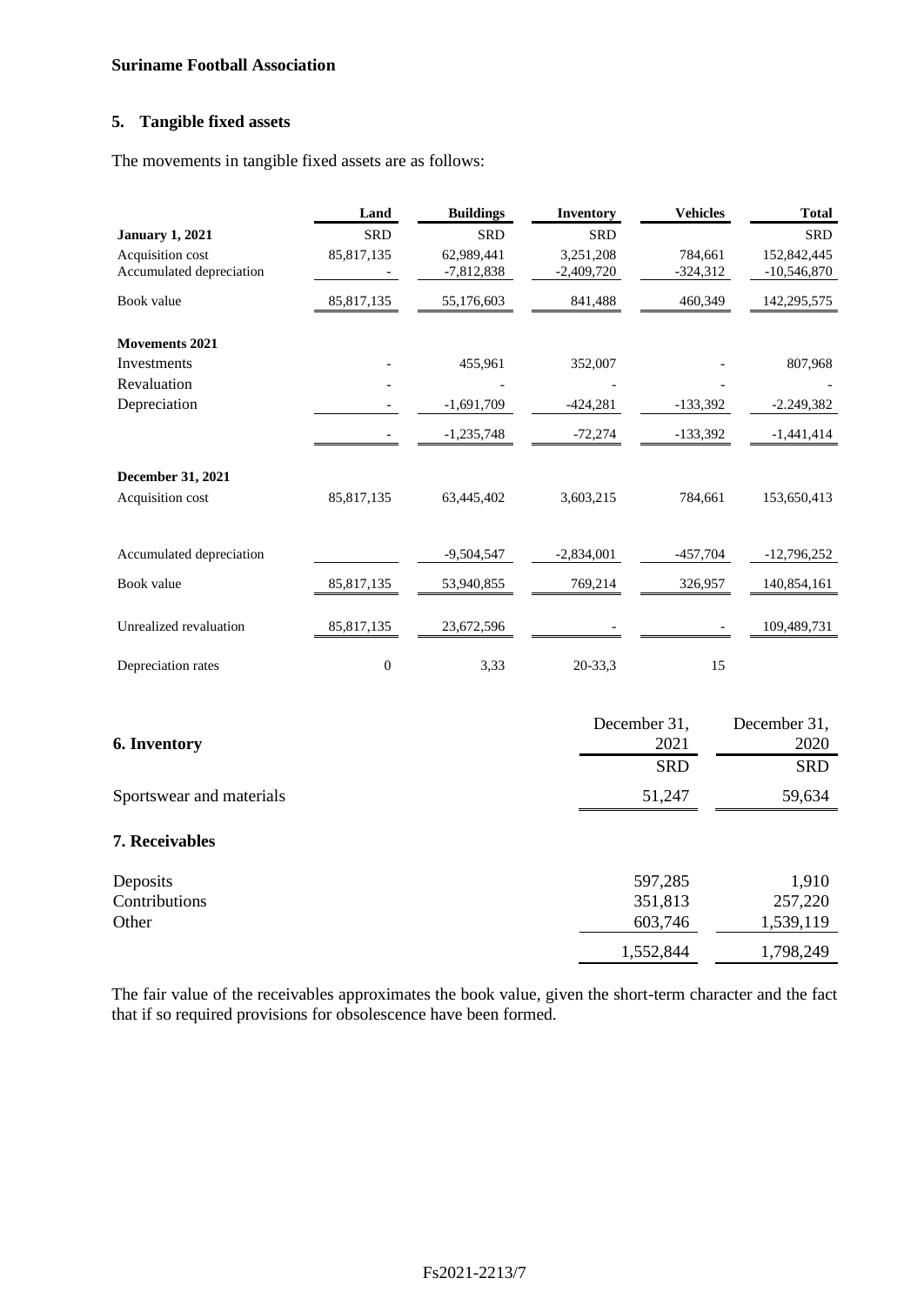|                              | December 31, | December 31, |
|------------------------------|--------------|--------------|
| 8. Cash and cash equivalents | 2021         | 2020         |
|                              | <b>SRD</b>   | <b>SRD</b>   |
| Cash                         | 475.803      | 37,825       |
| <b>Banks</b>                 | 55,636,531   | 29,393,640   |
|                              | 56,112,334   | 29,431,465   |

Cash and cash equivalents are at the free disposal of SVB.

# **9. Equity**

|                                  | December 31, | December 31, |
|----------------------------------|--------------|--------------|
| General reserve                  | 2021         | 2020         |
|                                  | <b>SRD</b>   | <b>SRD</b>   |
| Balance at January 1, 2021       | 33, 197, 174 | 29,782,338   |
| Addition: result 2020            | 11,358,800   | 2,389,890    |
| Release from revaluation reserve | 1,024,946    | 1,024,946    |
| Balance at December 31, 2021     | 45,580,920   | 33, 197, 174 |

The equity of SVB is entirely at the disposal of the General Members Meeting.

# *Revaluation reserve*

The revaluation reserve relates to the revaluation of land and buildings of SVB and is based on valuations of a licensed property surveyor "General Project Consultants" tax reports d.d. February 12, 2018. Changes in value are included in the revaluation reserve. The realized part of the reserve due to annual depreciation of the buildings is released to the general reserve.

| The revaluation reserve can be specified as follows: | December 31,<br>2021 | December 31,<br>2020 |
|------------------------------------------------------|----------------------|----------------------|
|                                                      | <b>SRD</b>           | <b>SRD</b>           |
| Balance at January 1                                 | 114,731,605          | 115,756,551          |
| Revaluation<br>Less: Release to the general reserve  | $-1,024,946$         | $-1,024,946$         |
|                                                      |                      |                      |
| Balance at December 31                               | 113,706,659          | 114,731,605          |

# **10. Earmarked Fund**

This concerns earmarked resources for the project 'Women's Football Development' which is yet to be carried out and a Covid-19 Relief Fund for financial support of the SVB to combat the negative impact of Covid-19 on football activities in Suriname (refer to note 13). In 2020, a  $1<sup>st</sup>$  tranche of USD 500,000 for the Covid-19 Relief Fund was transferred. By the end of December 2020, initial payments were made from the Covid-19 Relief Fund to three (3) members. In 2021, 40 members received in full or in part payment from the Covid-19 Relief Fund. The remaining balance of the members who received a partial payment will be paid in 2022, when requested by the members. In 2021 a 2<sup>nd</sup> tranche of USD 500,000 for the Covid-19 Relief Fund was transferred. The project "Women's Football Development" has yet to commence.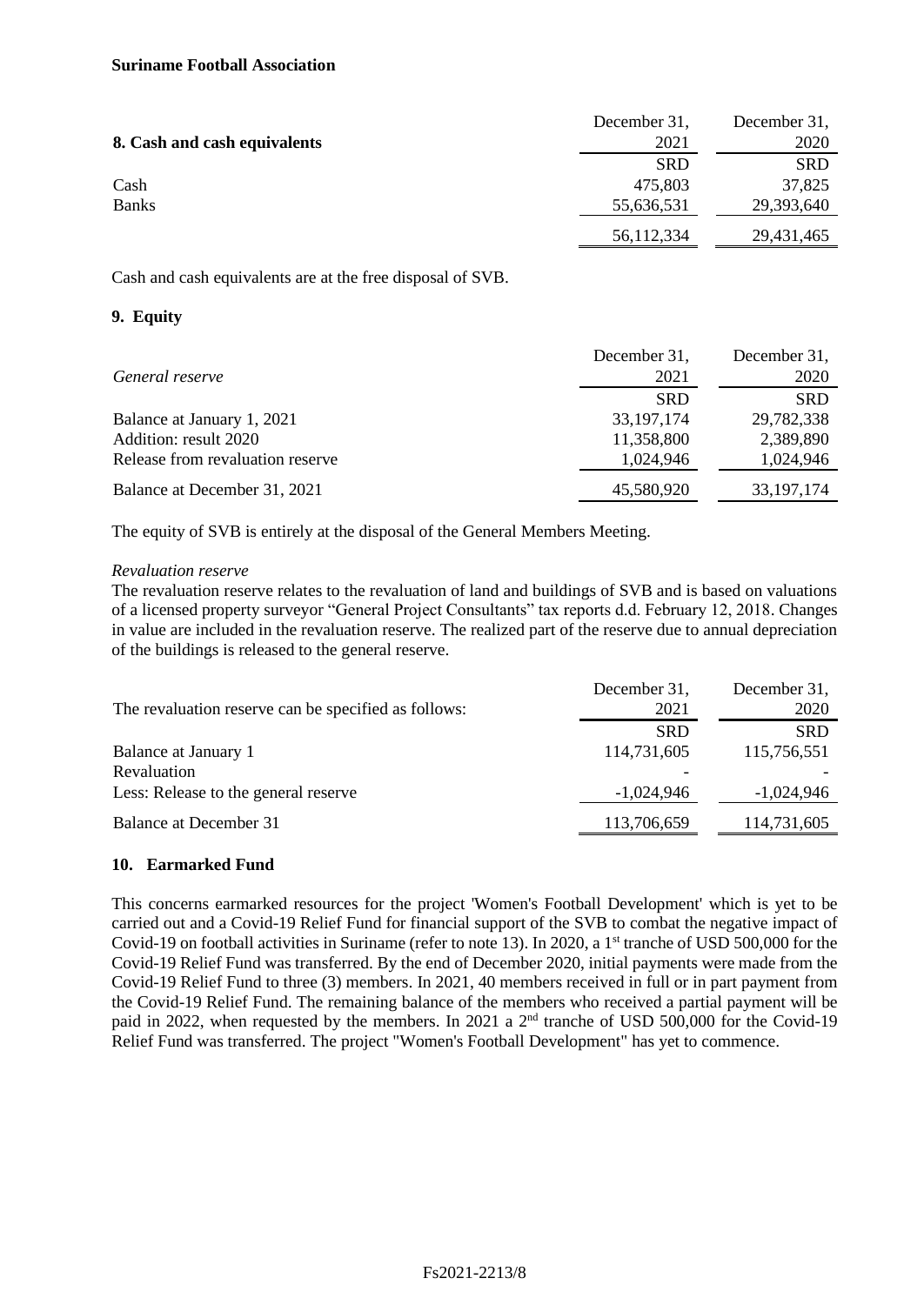|                                                  | December 31, | December 31, |
|--------------------------------------------------|--------------|--------------|
| The Earmarked Funds are composed as follows:     | 2021         | 2020         |
|                                                  | <b>SRD</b>   | <b>SRD</b>   |
| Women's football development                     | 10,825,000   | 7,145,000    |
| Covid-19 Relief Fund $(1st$ tranche)             | 2,599,645    | 6,845,625    |
| Addition 2021 - 2nd tranche Covid-19 Relief Fund | 10,825,000   |              |
|                                                  | 24, 249, 645 | 13,990,625   |

# **11. Current liabilities**

# *Bank overdraft*

In 2014 Hakrinbank N.V. granted SVB a credit facility up to a maximum of SRD 200,000 at an interest rate of 19% per annum. As security for this facility a first and second mortgage of respectively SRD 105,000 and SRD 119,000 have been provided on the parcel of land, with all that is thereon, large 3652.54 m2, situated in Paramaribo at the Letitia Vriesdelaan (formerly Cultuurtuinlaan), forming part of the former plantation Wolfenbuttel and known as the new District Letter B number 262 b 1. of SVB, as well as a personal guarantee by the members of the Board of SVB. As at December 31, 2021, the balance of the current account overdraft facility amounted to SRD 0 at the expense of SVB.

| Other liabilities           | December 31, | December 31, |
|-----------------------------|--------------|--------------|
|                             | 2021         | 2020         |
| Amounts received in advance | <b>SRD</b>   | <b>SRD</b>   |
| Deposits rent               | 1,500        | 1,500        |
|                             | 1,500        | 1,500        |
|                             |              |              |
| Other current liabilities   |              |              |
| Professional service fees   | 223,861      | 118,964      |
| Creditors                   | 285,780      | 17,148       |
| Other                       | 56,620       |              |
|                             | 566,261      | 136,112      |
|                             |              |              |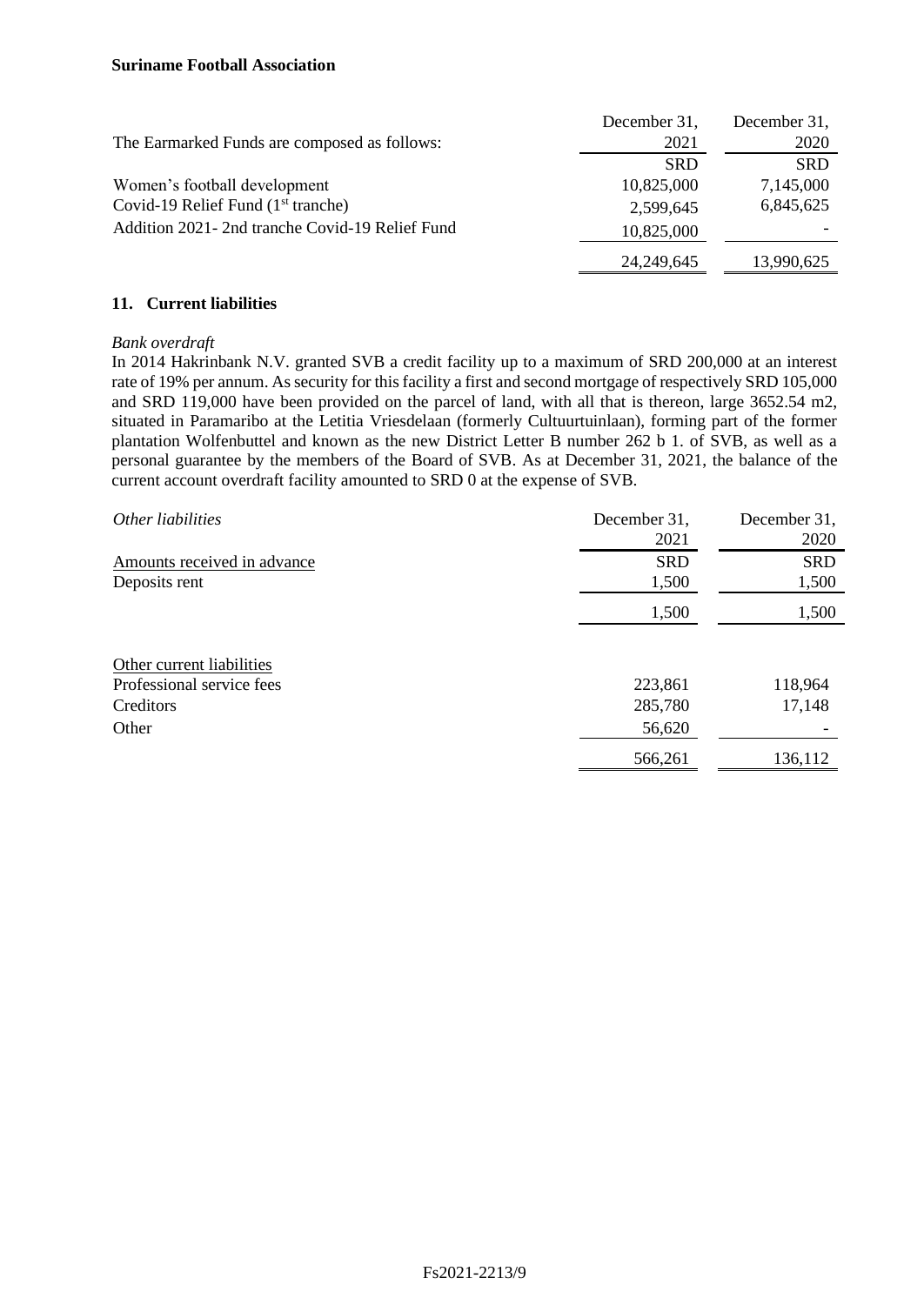# **NOTES TO THE STATEMENT OF INCOME AND EXPENSES**

# **12. Income from its own activities**

|                                                 | 2021                 | 2020                |
|-------------------------------------------------|----------------------|---------------------|
|                                                 | <b>SRD</b>           | <b>SRD</b>          |
| Contributions from members                      | 97,975               | 67,163              |
| Competitions                                    |                      |                     |
| Competition benefits                            |                      |                     |
| Rent AK stadium                                 | 15,000               | 11,900              |
| Rent Essed stadium                              | 62,771               | 7,900               |
|                                                 | 77,771               | 19,800              |
| Rental of stadiums to third parties             |                      |                     |
| AK stadium                                      |                      |                     |
| <b>Essed stadium</b>                            |                      |                     |
| La Fuente Sport Centre                          | 204,754              | 33,053              |
| Owru cul                                        | 133,994              | 139,686             |
|                                                 | 338,748              | 172,739             |
|                                                 |                      |                     |
| Income from related activities                  |                      |                     |
| Wall advertising                                | 117,699<br>1,294,646 | 46,573<br>$-17,599$ |
| Various income and expenses<br>Income sportshop | 75,800               | 1,540               |
| Other                                           | 146,559              | 39,735              |
|                                                 | 1,634,704            | 70,249              |
| Sponsors income:                                |                      |                     |
| Suribet                                         | 130,000              | 120,000             |
| Telesur                                         | 250,000              | 100,000             |
| Telethon                                        | 520,350              |                     |
| Gow2                                            | 559,635              |                     |
| Hakrinbank N.V.                                 | 150,045              |                     |
| G. Edward                                       | 242,930              |                     |
| Other                                           | 5,600                |                     |
|                                                 | 1,858,560            | 220,000             |
|                                                 |                      |                     |
| Administrative charges<br>Penalties             |                      |                     |
| Transfer income                                 |                      |                     |
| Other administrative charges                    |                      | 10,230              |
|                                                 |                      | 10,230              |
| Income international competitions               |                      |                     |
|                                                 |                      |                     |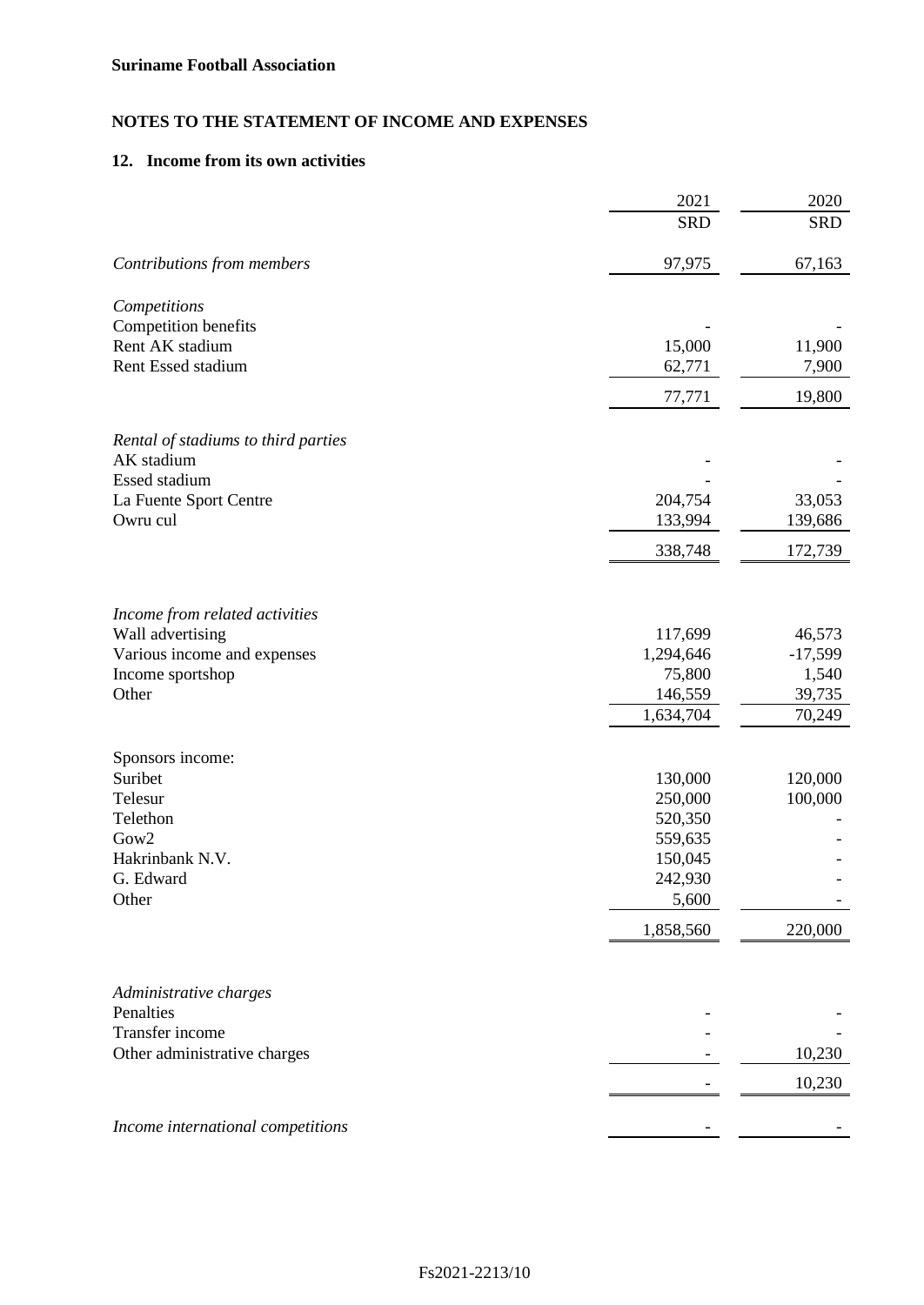# **13. Other income**

FIFA

From FIFA SVB receives funds to support projects. SVB gives account through a separate (financial) report. Below a list of funds disbursed to SVB.

|                                                                                                                      | 2021       | 2020       |
|----------------------------------------------------------------------------------------------------------------------|------------|------------|
|                                                                                                                      | <b>SRD</b> | <b>SRD</b> |
| For submitted projects FIFA has provided an amount of<br>USD 1,004,246                                               | 17,948,207 | 7,550,000  |
| In 2021, FIFA made funds available for the "Equipment Funding":<br><b>USD 100,000</b>                                | 1,429,000  |            |
| In $2021$ , FIFA made COVID-19<br>support funds available:<br>USD $500,000$ (refer to note 10)                       | 7,145.000  | 3,775,000  |
| In 2020, FIFA made funds available for the project "Women's<br>football development": USD 500,000 (refer to note 10) |            | 3,775,000  |
| In 2021, FIFA has made Travel Funds available for National<br>Selections: USD 200,000 (2020: USD 200,000)            | 2,858,000  | 1,510,000  |
|                                                                                                                      | 29,380,207 | 16,610,000 |
| <b>CONCACAF/CFU</b>                                                                                                  |            |            |
|                                                                                                                      | 2021       | 2020       |

| CONCACAF marketing and TV rights              | <b>SRD</b><br>713,906 | <b>SRD</b> |
|-----------------------------------------------|-----------------------|------------|
|                                               |                       |            |
| <b>CONCACAF</b> Regular annual contribution   | 2,682,784             | 943,750    |
| <b>CONCACAF</b> support Gold Cup              | 2,143,000             |            |
| <b>CONCACAF</b> support from match Natio Men  | 1,073,285             |            |
| <b>CONCACAF Bonus Gold Cup</b>                | 2,151,618             |            |
| CFU Financial support obtained from TV rights | 3,193,123             | 392,525    |
|                                               | 11,957,716            | 1,336,275  |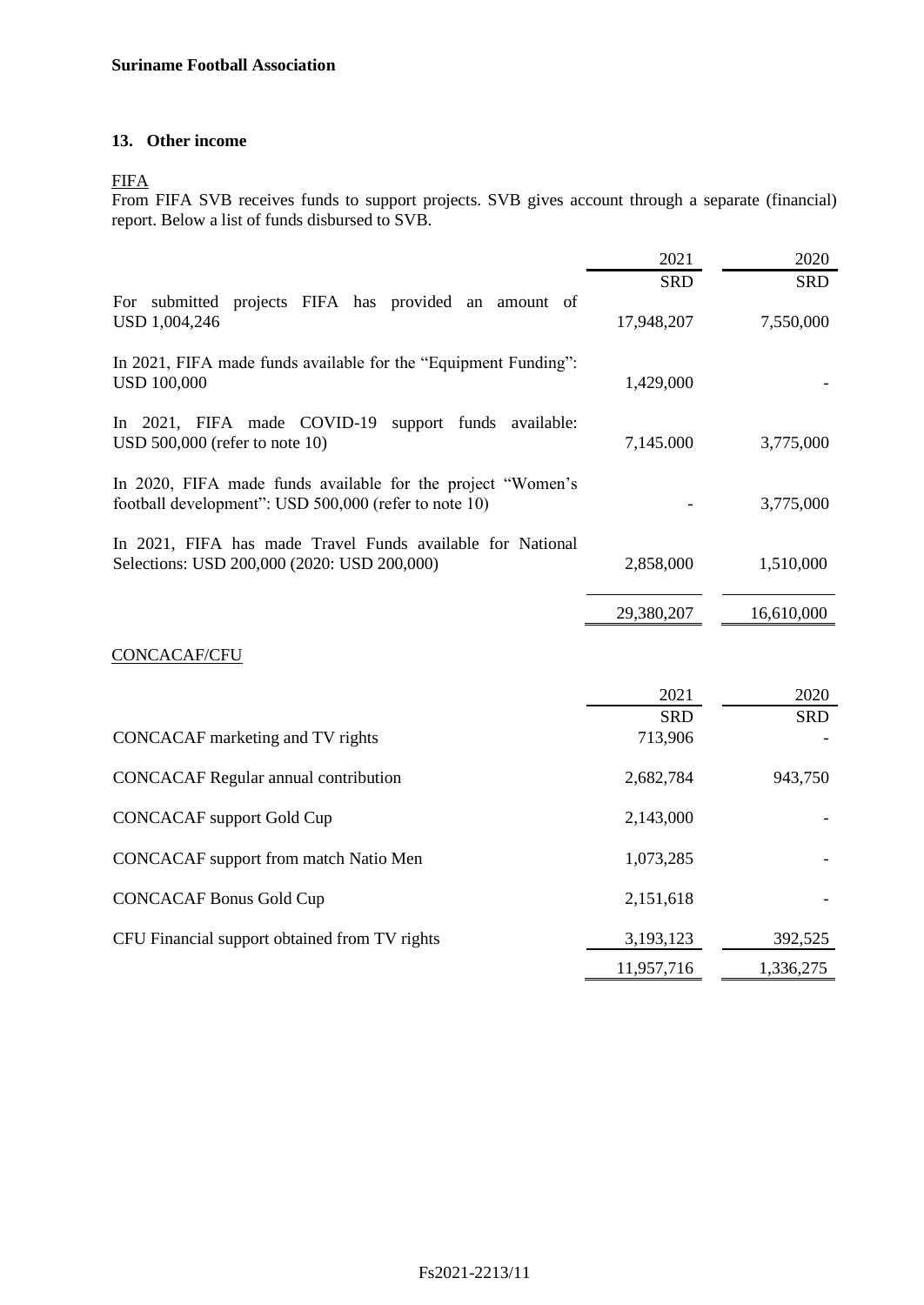# **14. Expenses from activities**

|                                                                                                       | 2021       | 2020       |
|-------------------------------------------------------------------------------------------------------|------------|------------|
| Competitions/Interlands                                                                               | <b>SRD</b> | <b>SRD</b> |
| Tournaments                                                                                           |            |            |
| Cost youth-men football competition                                                                   |            | 64,786     |
| Cost youth-women football competition                                                                 | 38,300     | 368,839    |
| Cost men football competition                                                                         | 94,029     | 174,243    |
| Cost women football competition                                                                       |            | 42,120     |
| Other                                                                                                 | 1,000      | 120,927    |
|                                                                                                       | 133,329    | 770,915    |
| Interland competitions                                                                                |            |            |
| Other football tournaments                                                                            | 638,607    |            |
|                                                                                                       | 638,607    |            |
| National teams                                                                                        |            |            |
| Youth-men                                                                                             |            | 24,929     |
| Youth-women                                                                                           | 6,527,459  | 197,514    |
| Men                                                                                                   | 17,263,202 | 1,547,397  |
| Women                                                                                                 | 157,113    | 49,399     |
| Other                                                                                                 | 907,635    | 16,200     |
|                                                                                                       | 24,855,409 | 1,835,439  |
| Strengthening institutional framework                                                                 |            |            |
| Administrative and framework delegation                                                               | 203,748    | 33,226     |
| Institutional strenghtening                                                                           |            | 15,364     |
| <b>Trainings</b>                                                                                      | 189,895    | 47,355     |
|                                                                                                       | 393,643    | 95,945     |
| <b>Operating expenses</b><br>15.                                                                      |            |            |
|                                                                                                       | 2021       | 2020       |
| Personnel cost                                                                                        | <b>SRD</b> | <b>SRD</b> |
| Wages and salaries                                                                                    | 1,539,054  | 962,460    |
| Social security charges                                                                               | 31,510     | 16,277     |
| Other personnel cost                                                                                  | 22,875     | 24,221     |
|                                                                                                       | 1,593,439  | 1,002,958  |
| Average number of employees during the year 2021 on the basis of full-time employment: 22 (2019: 25). |            |            |
| Housing expenses                                                                                      |            |            |
| Maintenance of land and buildings                                                                     | 1,309,651  | 1,173,814  |

| Repair and maintenance other fixed assets | 60.187    | 108.146   |
|-------------------------------------------|-----------|-----------|
| Electricity, water and telephone          | 293,528   | 198.702   |
| Other                                     | 155.608   | 431.671   |
|                                           | 1.818.974 | 1,912,333 |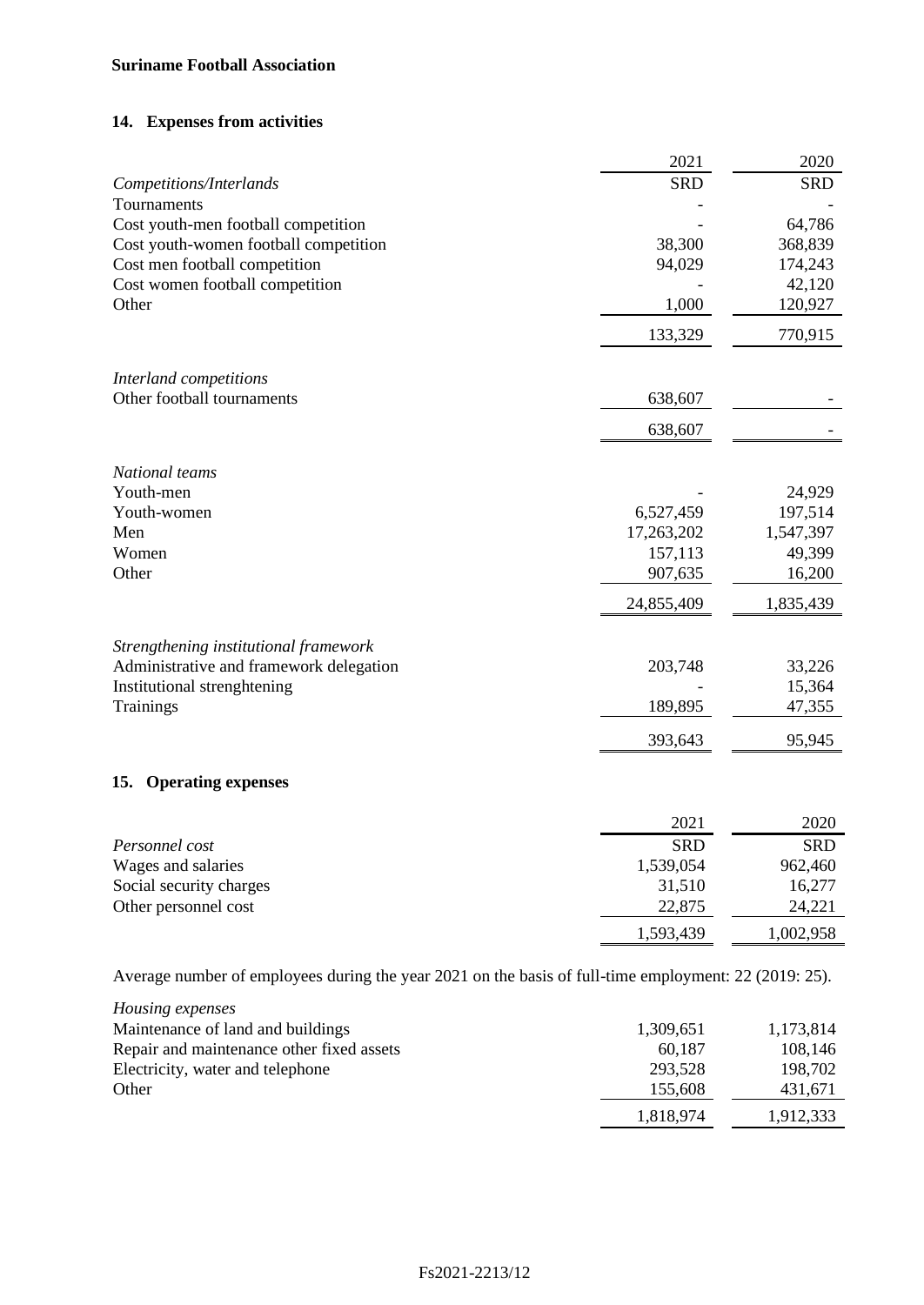|                                     | 2021          | 2020          |
|-------------------------------------|---------------|---------------|
|                                     | <b>SRD</b>    | <b>SRD</b>    |
| General                             |               |               |
| Office expenses                     | 109,982       | 52,733        |
| Professional service fees           | 247,351       | 130,102       |
| Bank charges                        | 113,647       | 38,490        |
| Representation expenses             | 218,090       | 137,516       |
| Transport and distribution costs    | 30,032        | 37,408        |
| Printed material                    | 140,134       | 31,965        |
| Third party services                | 1,548,298     | 781,954       |
| Donations                           | 768,721       | 1,093,891     |
| Contributions                       | 28,580        | 16,450        |
| Compensation commissions            | 110,205       | 102,020       |
| Import duties and customs clearance | 452,374       | 269,266       |
| Covid-19 support                    | 4,160,051     | 311,588       |
| Other                               | 222,488       | 241,972       |
|                                     | 8,149,953     | 3,245,355     |
| Depreciation                        |               |               |
| <b>Buildings</b>                    | 1,691,709     | 1,679,551     |
| Other fixed assets                  | 424,281       | 493,495       |
| Vehicles                            | 133,392       | 164,135       |
|                                     | 2,249,382     | 2,337,181     |
| Financial income and expenses       |               |               |
| Exchange rate result <sup>*</sup>   | $-19,784,114$ | $-18,061,294$ |
| Interest income                     | $-2,382$      | $-1,945$      |
| Interest expenses                   | 8,840         | 20,144        |
|                                     | $-19,777,656$ | $-18,043,095$ |

**\*)** As of June 7, 2021 the exchange rate was adjusted to 1 USD: SRD 21.50 (was SRD 14,29). The impact of this adjustment on the valuation of the assets and liabilities in foreign currencies is included in the Exchange rate result.

# **16. Subsequent events**

#### *Tax measures*

Starting from January 2022, the wage tax rate for employees have been adjusted.

#### *Conflict Russia and Ukraine*

As of February 24, 2022 the world is facing the conflict between Russia and Ukraine. Given the uncertainty of the situation, the duration of any business disruption and the related financial impact cannot be reasonably estimated at reporting date.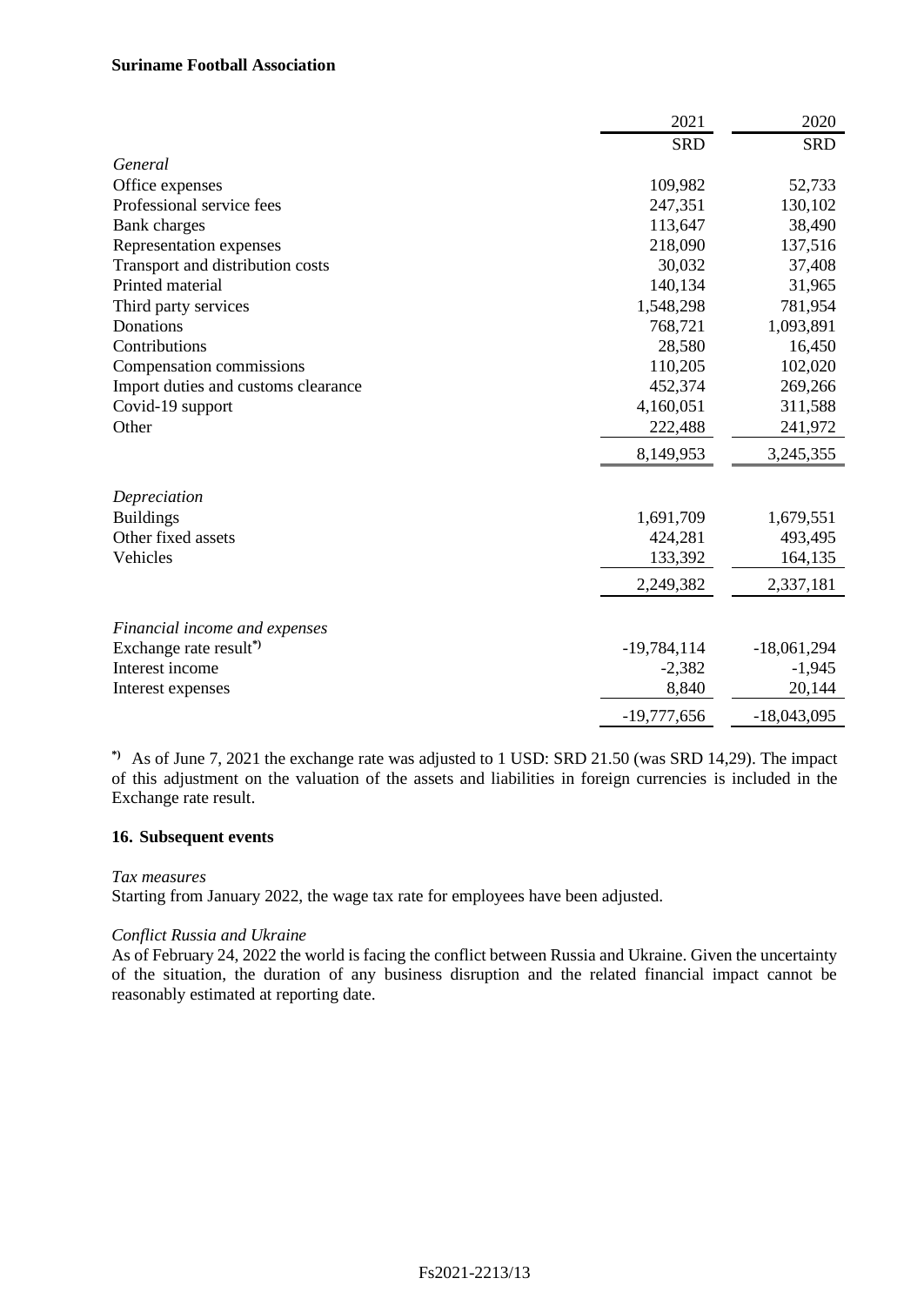**Other information**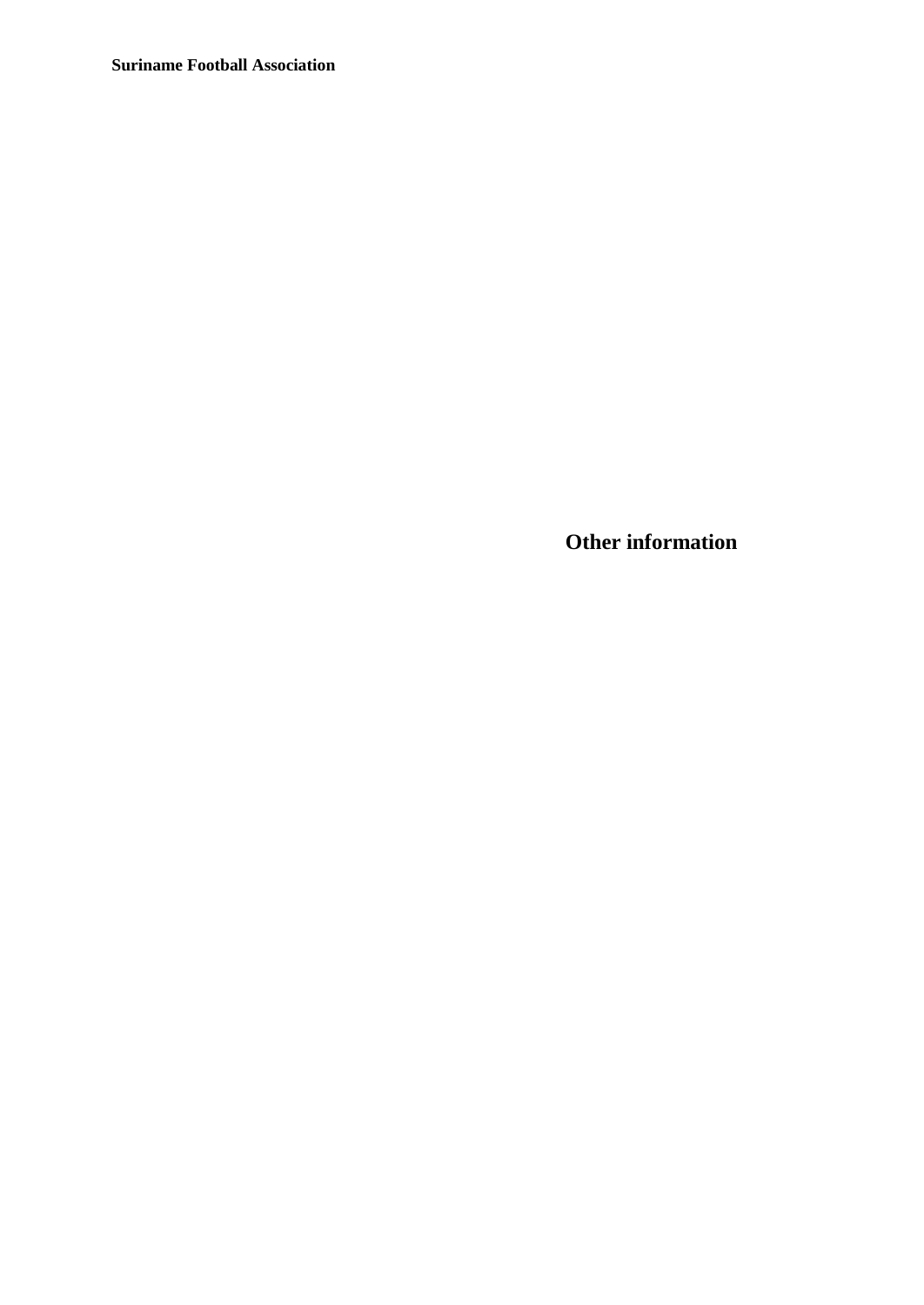# **Other information**

# *Articles of association concerning appropriation of the result*

According to Article 10 of the association statutory regulations dated January 2015, the approval of the balance and the statement of income and expenses takes place at the General Members Meeting. Approval of the annual report entails to the discharge of the board.

# *Appropriation of the result for the year 2020*

For the processing of the net result, reference is made to the statement of income and expenses and the equity as included in note 9 in the notes on page 8. At the General Members Meeting of March 20, 2021, the decision was taken with regard to the appropriation of the net result of income and expenses.

# *Appropriation of the result for the year 2021*

For the processing of the net result, reference is made to the statement of income and expenses and the equity as included in note 9 in the notes on page 8. At the General Members Meeting, a decision will be taken with regard to the appropriation of the net result of income and expenses.

# **Independent auditor's report**

Reference is made to the auditor's report as included hereafter.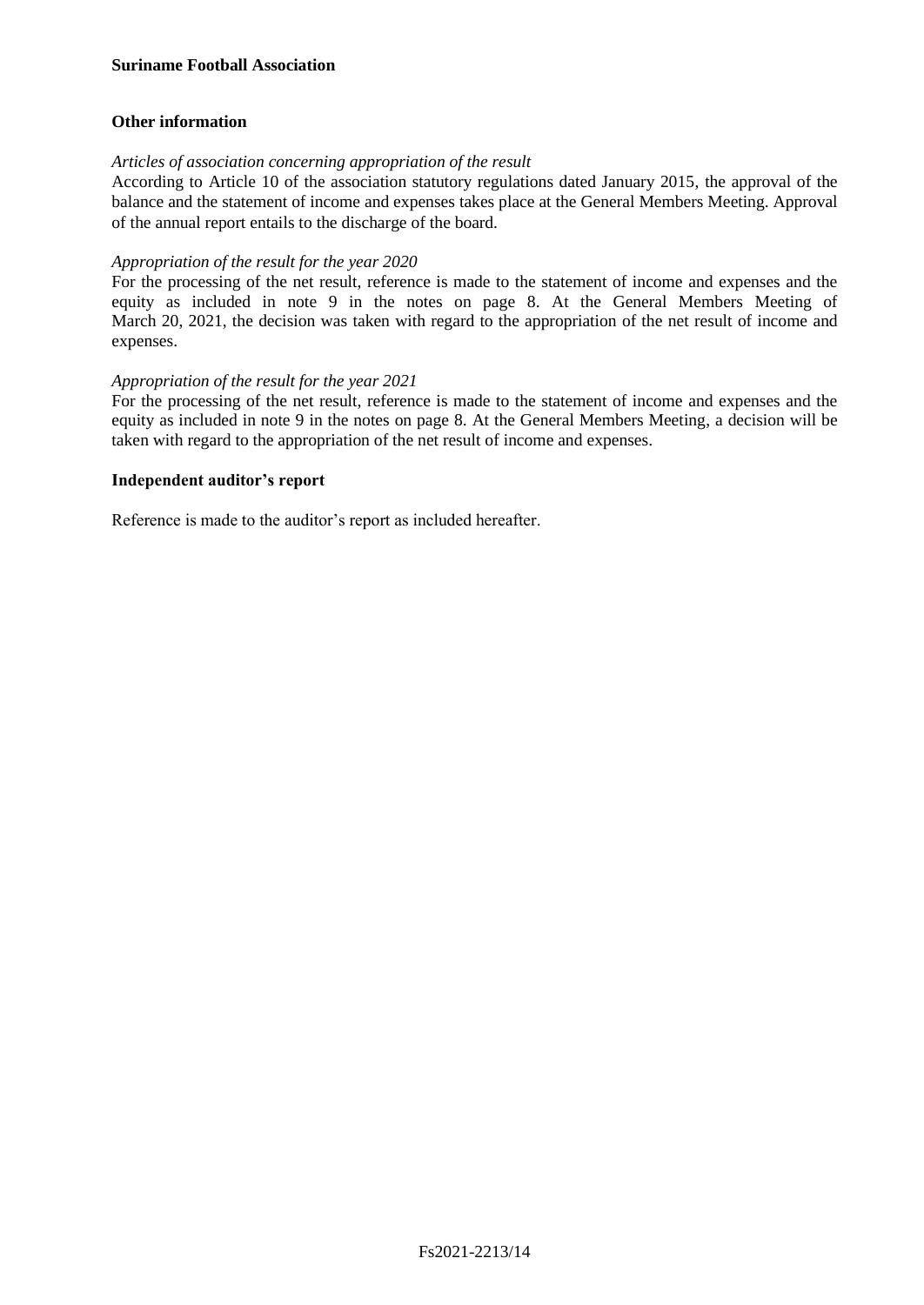

**AUDITORS · TAX CONSULTANTS · MANAGEMENT CONSULTANTS** 

A Dr.J.F. Nassylaan 25 · P.O.Box 2457 · Paramaribo, Suriname  $T$ (+597) 47 47 54  $\cdot$  F (+597) 42 57 67 E office@lutchmanaccountants.com

# **INDEPENDENT AUDITOR'S REPORT**

This English version of the financial statements is a translation of the Dutch "Rapport inzake de jaarrekening 2020" which are the legal statutory financial statements, that were approved and adopted on April 22, 2022 by the General Members Meeting of the Suriname Football Association. Attached to the Dutch "Rapport inzake de jaarrekening 2021", we issued our unqualified opinion, translated as follows.

To the Board of **Suriname Football Association** Paramaribo

# **Opinion regarding the Financial Statements 2021**

# Our opinion

We have audited the financial statements 2021 of Suriname Football Association ("SVB"), based in Paramariho

In our opinion the accompanying financial statements give a true and fair view of the financial position of Suriname Football Association at December 31, 2021 in accordance with generally accepted accounting principles.

The financial statements comprise:

- 1. the balance sheet at December 31, 2021;
- 2. the statement of income and expenses for 2021; and
- 3. the notes comprising a summary of the accounting policies and other explanatory information.

# **Basis for our opinion**

We conducted our audit in accordance with generally accepted auditing standards. Our responsibilities under those standards are further described in the 'Our Responsibilities for the Audit of the Financial Statements' section of our report.

We are independent of Suriname Football Association in accordance with the ethical requirements that are relevant to our audit of the financial statements and we have fulfilled our other ethical responsibilities in accordance with these requirements.

We believe that the audit evidence we have obtained is sufficient and appropriate to provide a basis for our opinion.

# Basis of accounting and restriction on distribution and use

We draw attention to the notes to the financial statements, which describes the basis of accounting. The accounting policies used are selected and disclosed by the Suriname Football Association. The financial statements are prepared to assist SVB to comply with its accountability requirements and its financial rules and regulations. As a result, the financial statements may not be suitable for other purposes. Our auditor's report is therefore intended solely for the Board of the SVB, its members and FIFA, and should not be distributed or used by other parties than the Board of the SVB, its members and FIFA. Our opinion is not modified in respect of this matter.

Fs2021-2213/15

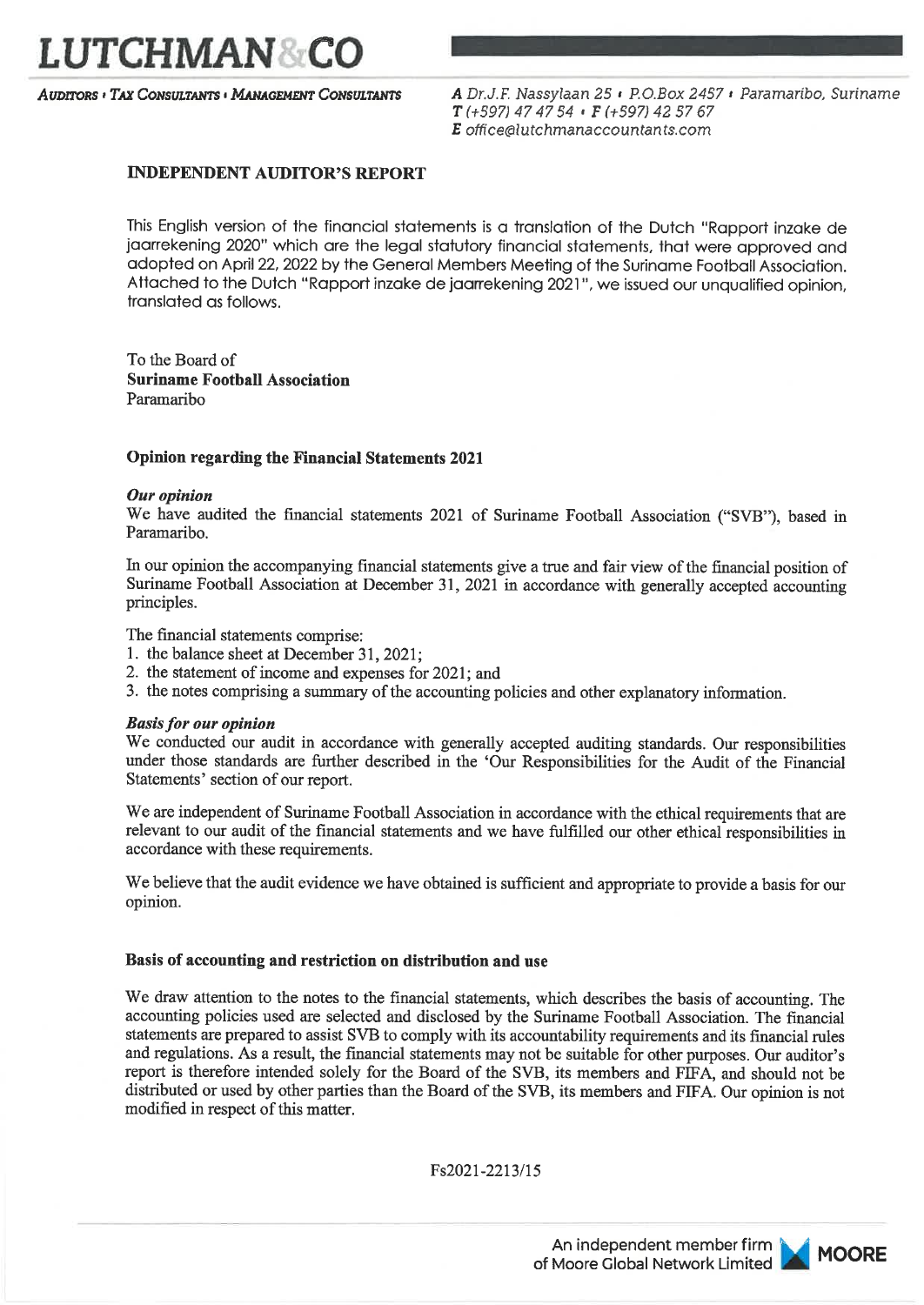# *Going concern*

We draw attention to Note 2 on page 4 in the financial statements. Management is responsible for assessing the entity's ability to continue as a going concern, including whether the use of the going concern basis of accounting is appropriate. Given the particular situation with regard to the Coronavirus in combination with the (financial) support provided by FIFA, management does not expect a continuity issue on this ground for the SVB. Therefore, the financial statements of SVB have been prepared using the going concern basis of accounting. Our opinion is not modified in respect of this matter.

# **Report on other information included in the 2020 financial statements**

In addition to the financial statements and our auditor's report thereon, the financial statements includes other information, which consists of other data.

Based on the procedures below, we believe that other information is consistent with the financial statements and contains no material misstatements.

We have read the other information and, based on our knowledge and understanding obtained from the audit of the financial statements or otherwise, have considered whether other information contains material deviations.

With our work, we have met the requirements of audit standard 720. This work does not have the same depth as our audit work.

# **Description of responsibilities regarding the financial statements**

#### *Responsibilities of the management for the financial statements*

Management is responsible for the preparation and fair presentation of the financial statements in accordance with generally accepted accounting principles and for such internal control as management determines is necessary to enable the preparation of financial statements that are free from material misstatement, whether due to fraud or error.

As part of the preparation of the financial statements, management is responsible for assessing the entity's ability to continue as a going concern. Based on the financial reporting framework mentioned, management should prepare the financial statements using the going concern basis of accounting unless management either intends to liquidate the entity or to cease operations or has no realistic alternative but to do so. Management should disclose events and circumstances that may cast significant doubt on the entity's ability to continue as a going concern in the financial statements.

Those charged with governance are responsible for overseeing the entity's financial reporting process.

#### *Our responsibilities for the audit of the financial statements*

Our objectives are to obtain reasonable assurance about whether the financial statements as a whole are free from material misstatement, whether due to fraud or error, and to issue an auditor's report that includes our opinion.

Reasonable assurance is a high level of assurance but is not a guarantee that an audit conducted in accordance with generally accepted auditing standards will always detect a material misstatement when it exists.

Misstatements can arise from fraud or error and are considered material if, individually or in the aggregate, they could reasonably be expected to influence the economic decisions of users taken on the basis of these financial statements.